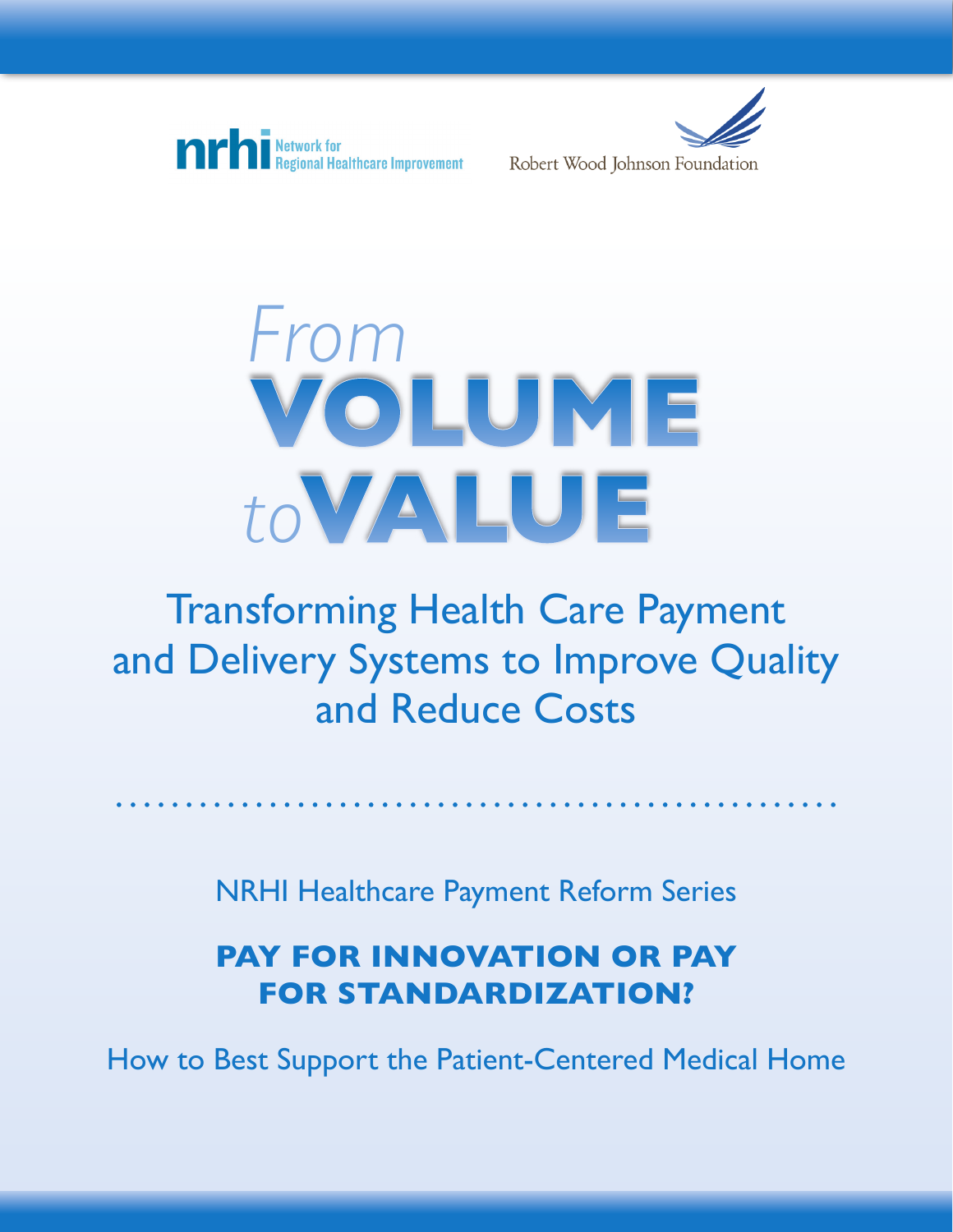fforts are underway all across the coun- $\blacksquare$  try to improve the quality of primary care delivery by encouraging implementation of the "patient-centered medical home." The basic concept of a medical home is that each patient has an ongoing relationship with a personal physician and a team of other health care professionals who collectively take responsibility for providing or arranging for all of the patient's health care needs in a coordinated way.There are multiple goals for doing this, including improving patients' health and reducing preventable hospital admissions.

There is general agreement that the current fee-for-service payment system in health care makes it difficult, if not impossible, for physicians and other primary care practitioners to implement the medical home concept. Some aspects of medical home services are not paid for at all, such as patient education by nurses and telephone contacts by doctors. Others are not paid for adequately, such as the time that primary care physicians spend diagnosing illnesses and working with patients to develop care plans.

However, health insurance plans and other health care payers are reluctant to pay more for medical home services without assurances that patient outcomes will be better and that costs will be saved elsewhere (e.g., through reductions in preventable hospitalizations). This has led to proposals to use the patientcentered medical home standards developed by the National Committee for Quality Assurance (NCQA) to determine which physician practices should receive increased or modified payments designed to support improvements in primary care. NCQA's standards attempt to operationalize the general principles for the patient-centered medical home adopted by the American Academy of Family Physicians (AAFP),American Academy of Pediatrics (AAP),American College of Physicians (ACP) and American Osteopathic Association (AOA). NCQA's medical home standards have nine

separate sections, with a total of 30 elements within those sections and 170 separate items on which a provider is to be scored to determine whether they meet the standards.There are three different levels of certification that a provider can achieve, depending on how many of the items they meet.

On July 31, 2008, the Network for Regional Healthcare Improvement (NRHI) held its second national Summit on Healthcare Payment Reform with support from the Robert Wood Johnson Foundation and the Pittsburgh Regional Health Initiative. More than 100 individuals from 21 states and Washington, D.C. participated in the summit, including physicians; hospital administrators; health plan executives; academics; foundation leaders; regional coalition directors; federal, state and local government officials; executives of health care quality improvement organizations; and others.The goals of the NRHI summit were to develop detailed recommendations on how to move from the current volume-driven health care system to a truly value-driven health care system.

One of the specific issues discussed at the NRHI summit was the best way to support the implementation of the patient-centered medical home. Summit participants developed recommendations regarding the type of payment changes needed and which primary care providers should be able to participate.

In summary, the attendees at the NRHI summit felt that both changes in payment systems and improvements in care delivery are needed to enable primary care providers to realize their full potential in improving the quality of health care and reducing health care expenditures. Because no one yet knows exactly which specific changes in care delivery will improve value, initiatives to implement the medical home and other models for primary care improvement should encourage innovative approaches focused on improving patient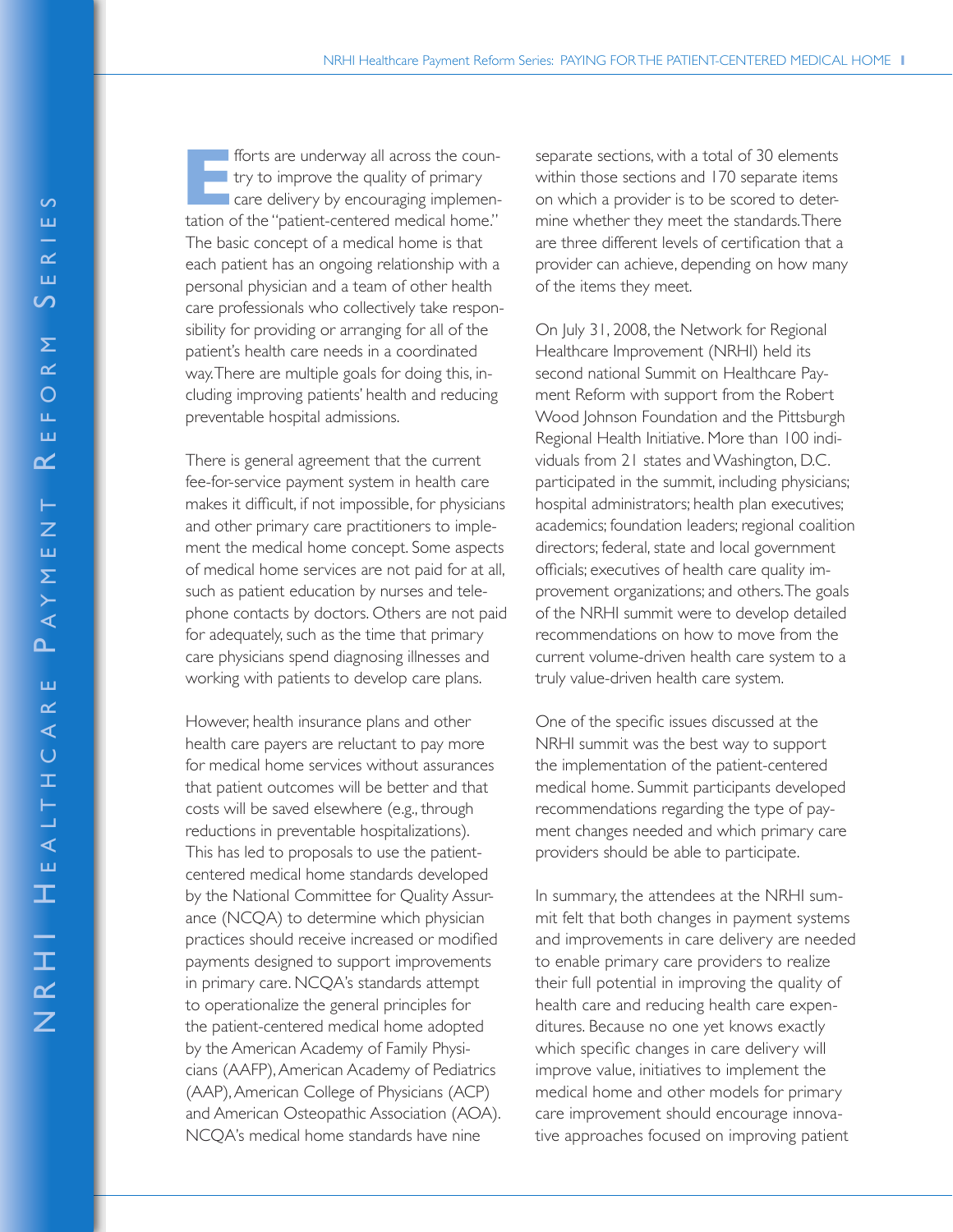outcomes. The specific recommendations from the summit follow.

**Recommendation 1: Payers should not** require primary care providers to meet rigid certification or accreditation standards in order to participate in improved payment systems, but should instead encourage innovations that improve outcomes and control or reduce costs.

- a. Any organization that is focused on primary care and accepts accountability for patient outcomes and costs should be able to participate in payment systems designed to support medical homes or other improvements in primary care delivery.
- b. Payers should wait for additional evaluations regarding which specific processes and structures produce better outcomes before establishing or utilizing strict standards for which organizations can serve as medical homes.
- c. Payers should encourage innovative approaches to cost-effective primary care delivery and minimize barriers to participation in new payment systems, particularly for small physician practices and nonphysician-led providers.

The participants at the NRHI summit felt it was both impossible and inappropriate, at least at this point in time, to establish strict standards as to which health care providers could serve as patient-centered medical homes. Too little is known about which specific processes are essential to quality care and which are cost effective to justify expecting primary care providers to meet detailed and potentially expensive requirements in order to participate in payment systems designed to support improved care.

The more narrowly that a payment system defines the types of providers that are eligible to

receive payment, the fewer providers there will be that can participate in the payment system (at least in the short run) and the less competitive pressure there will be for improvements in quality and efficiency. Since there is already a shortage of primary care providers nationally, unnecessary limitations are all the more undesirable. Moreover, the more restrictive the requirements are, the more likely they are to inhibit innovations by providers that could increase value.

For example, the NCQA standards and many payers have proposed rewarding practices that have electronic health record (EHR) systems. While EHR systems can be very helpful to physician practices in providing quality health care, merely having an EHR does not guarantee quality care. Additionally, many physician practices that do not have EHRs provide high-quality care. If a payment system requires that a physician practice have an EHR in order to participate, it will potentially exclude some practices that provide high-quality care but do not, at least yet, have an EHR. Moreover, it may force physician practices to devote disproportionate time and resources to installing EHRs rather than implementing other types of care improvements that could provide a bigger impact on quality and costs in the short run.

Another reason for proceeding cautiously in establishing standards is that the patient-centered medical home is not the only approach to improving primary care. Many communities are also pursuing efforts to implement the "chronic care model," a concept developed by Dr. Edward Wagner of the MacColl Institute for Healthcare Innovation in Seattle to improve outcomes for patients with chronic diseases. Although the patient-centered medical home and the chronic care model have much in common, there are clear differences in emphasis and focus. For example, the chronic care model has a strong emphasis on self-management support and the creation and use of commu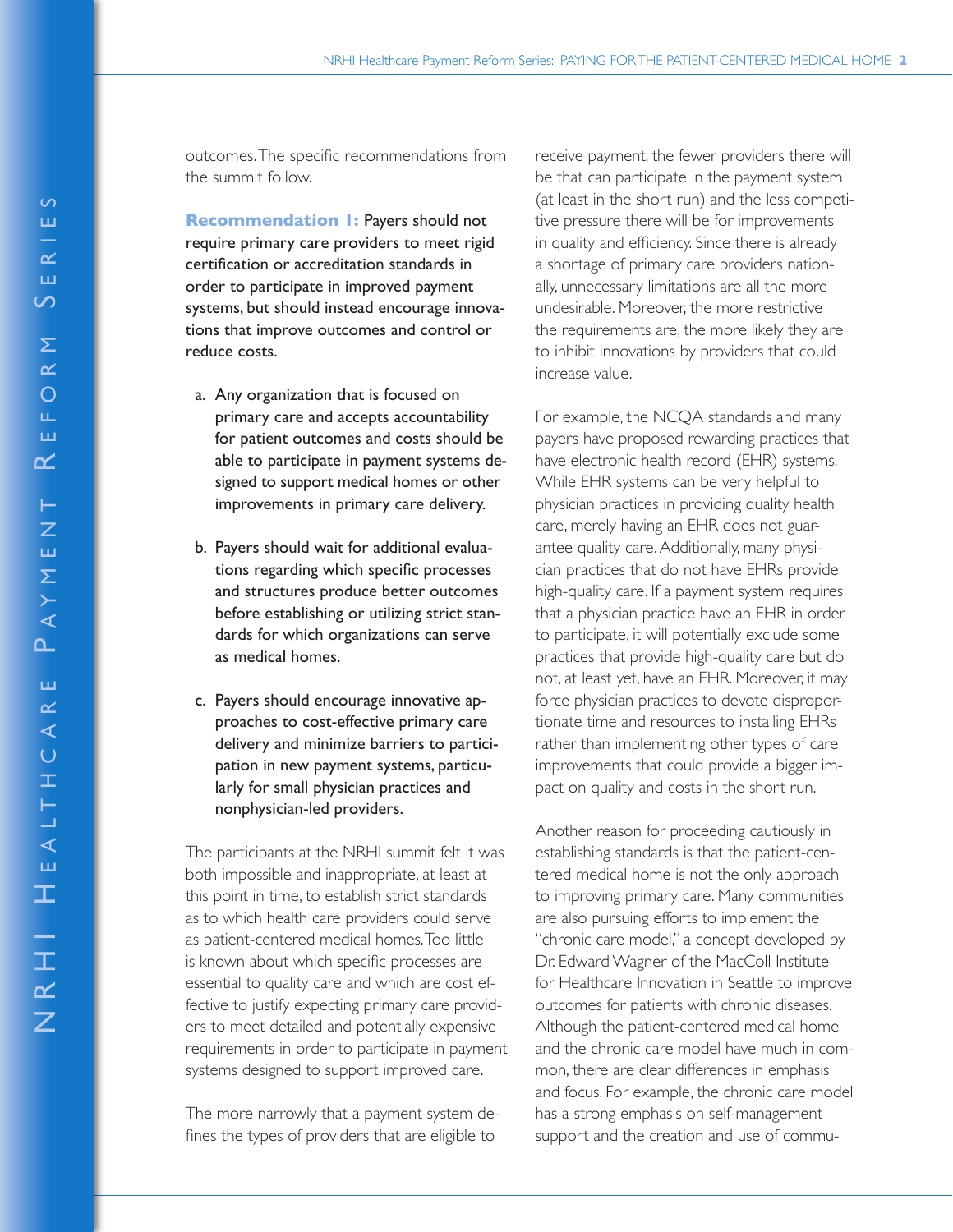nity resources outside the physician practice. A provider could conceivably be viewed as meeting the criteria for a medical home but not be viewed as a successful implementer of the chronic care model, and vice versa.

Dr. Gordon Moore and Dr. John Wasson have developed yet another approach for improving primary care called "Ideal Medical Practices." This approach addresses goals similar to those of the patient-centered medical home and the chronic care model, but stresses the critical importance of collaborative interaction between patients and their physicians and other care providers. Ideal Medical Practices use tools and techniques that are low cost and practical for small physician practices to implement. Moore and Wasson's research has indicated that the quality of patient care and patient satisfaction are significantly higher in physician practices that follow this approach. (See "The Ideal Medical Practice Model: Maximizing Efficiency, Quality, and the Doctor-Patient Relationship," *Family Practice Management*, September 2007, pp. 20-24.)

Consequently, summit participants felt that while standards such as those developed by NCQA could serve as helpful *guidelines* to providers in improving their care processes, it is impossible to say that a provider that meets the standards will deliver higher-value care than one that does not. Moreover, it was felt that while it was not inappropriate to have *some* pilot medical home projects requiring physician practices to meet these standards, it would be undesirable if *all* pilot projects had such a requirement, since it would preclude the ability to determine whether providers meeting lesser or different standards could deliver equal or better value.

Summit participants agreed that higher expectations should accompany higher payment levels for primary care, but they felt the expectations should be focused on achieving better outcomes, both in terms of quality and

cost, rather than on complying with process standards that may or may not improve outcomes. Participants agreed that health care providers should be permitted and encouraged to develop innovative processes for improving outcomes rather than be micromanaged through detailed process standards by external organizations. Similarly, summit participants felt that there should be as few barriers as possible for organizations of different sizes and types to participate in medical home payment systems. In particular, small physician practices should be encouraged to participate, as should nonphysician providers (e.g., nurse practitioner-led providers). Because physicians in many parts of the country practice in solo or very small group practices, not allowing these physician practices to participate would result in relatively few patients being able to benefit from the improvements in care.

**Recommendation 2:** Payers should phase in changes to payment systems to support the changes in primary care needed to improve quality and cost outcomes, beginning with enhanced fees and moving toward more comprehensive payments.

- a. Ultimately, the current fee structure should be completely replaced, and primary care providers should receive a single, severity-adjusted comprehensive payment to cover all of the costs of a person's outpatient care, with a portion of the payment based on outcomes and costs. In addition, consumers should receive incentives for utilizing a primary care provider as a medical home.
- b. In the near term, relatively few primary care providers will likely be able to effectively manage such comprehensive payments. To enable providers to make the transition, health care payers should modify current payment systems to support new or modified primary care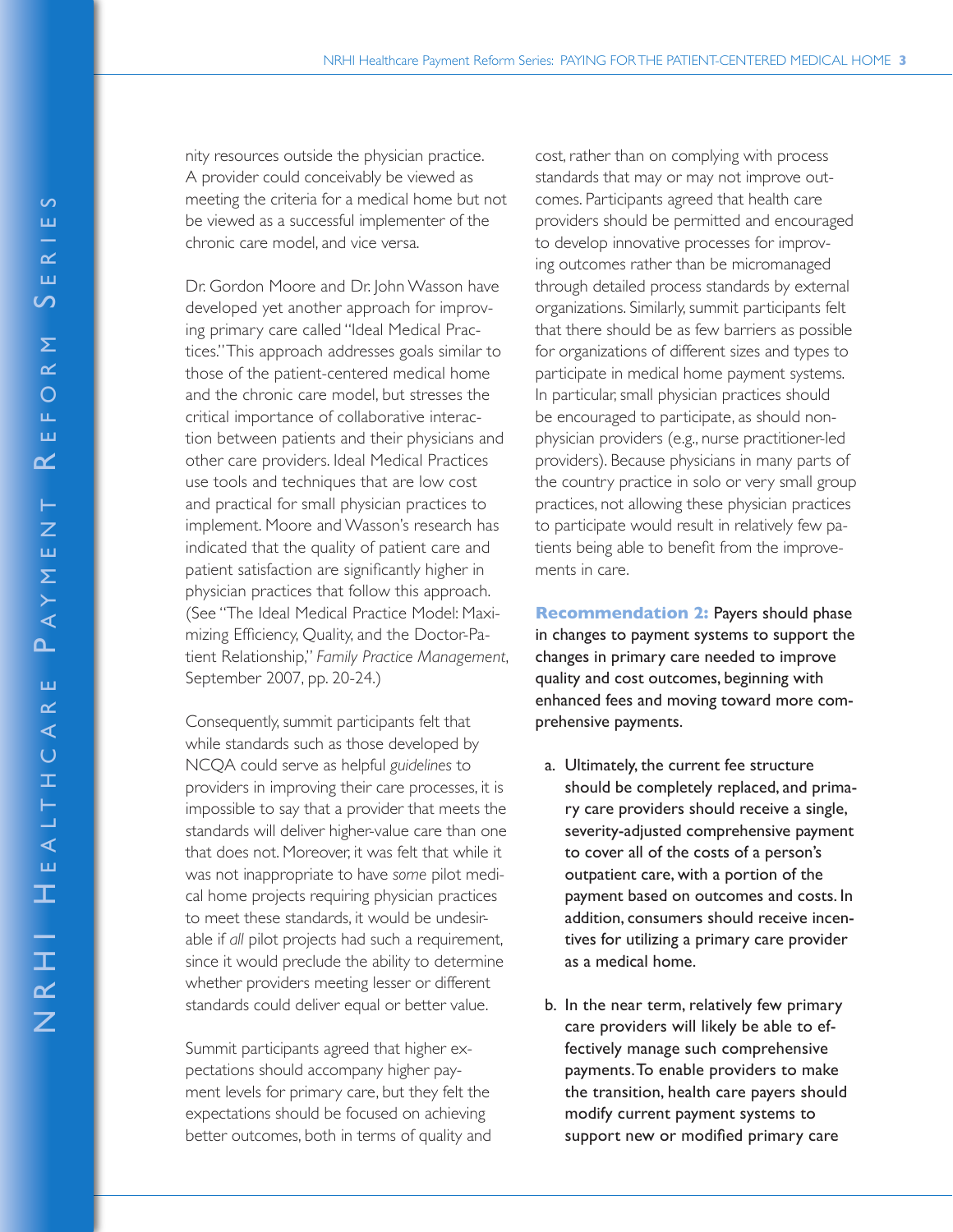services such as improved care management, but only if providers accept greater responsibility for maintaining or reducing patients' total cost of care. Consumer incentives should be phased in when there is a sufficient number of primary care providers available to support them.

c. At a minimum, all payers should change their payment systems to use similar measures and consistent expectations for primary care providers, so that providers can improve their care processes for all of their patients.

Consistent with the recommendations of the 2007 NRHI Summit on Healthcare Payment Reform regarding payment systems for chronic disease care (see *Incentives for Excellence: Rebuilding the Healthcare Payment System From the Ground Up*, Jewish Healthcare Foundation, September 2007), the participants in the 2008

NRHI Summit on Healthcare Payment Reform felt that in the long-run (i.e., within five to 10 years), primary care providers should receive a single payment for all of a person's outpatient care, completely replacing the current system of fees for individual services. The amount of the payment should be adjusted based on characteristics of the patient that affect the level of health care services needed, e.g., the number of chronic diseases they have and whether they have language barriers or disabilities. The payment amount should be adequate to compensate the provider for delivering high-quality care, and the provider should have the flexibility to use the payment for whatever combination of services will achieve

the best outcomes for the patient, rather than being limited to the specific types of services defined in fee-for-service billing codes.

Importantly, this comprehensive payment should also include rewards and/or penalties based on the cost and quality outcomes achieved for the patients under the provider's care. One of the goals of these rewards/ penalties should be to ensure that *total expenditures* by health care payers do not increase beyond levels that would have been expected otherwise, even though the payments to the primary care providers might well be higher. For example, a key outcome of improved primary care should be reductions in preventable hospitalizations, so one approach would be to make higher payments to primary care providers whose patients have low rates of preventable hospitalizations and lower payments to providers with similar patient populations but higher rates of hospitalization.

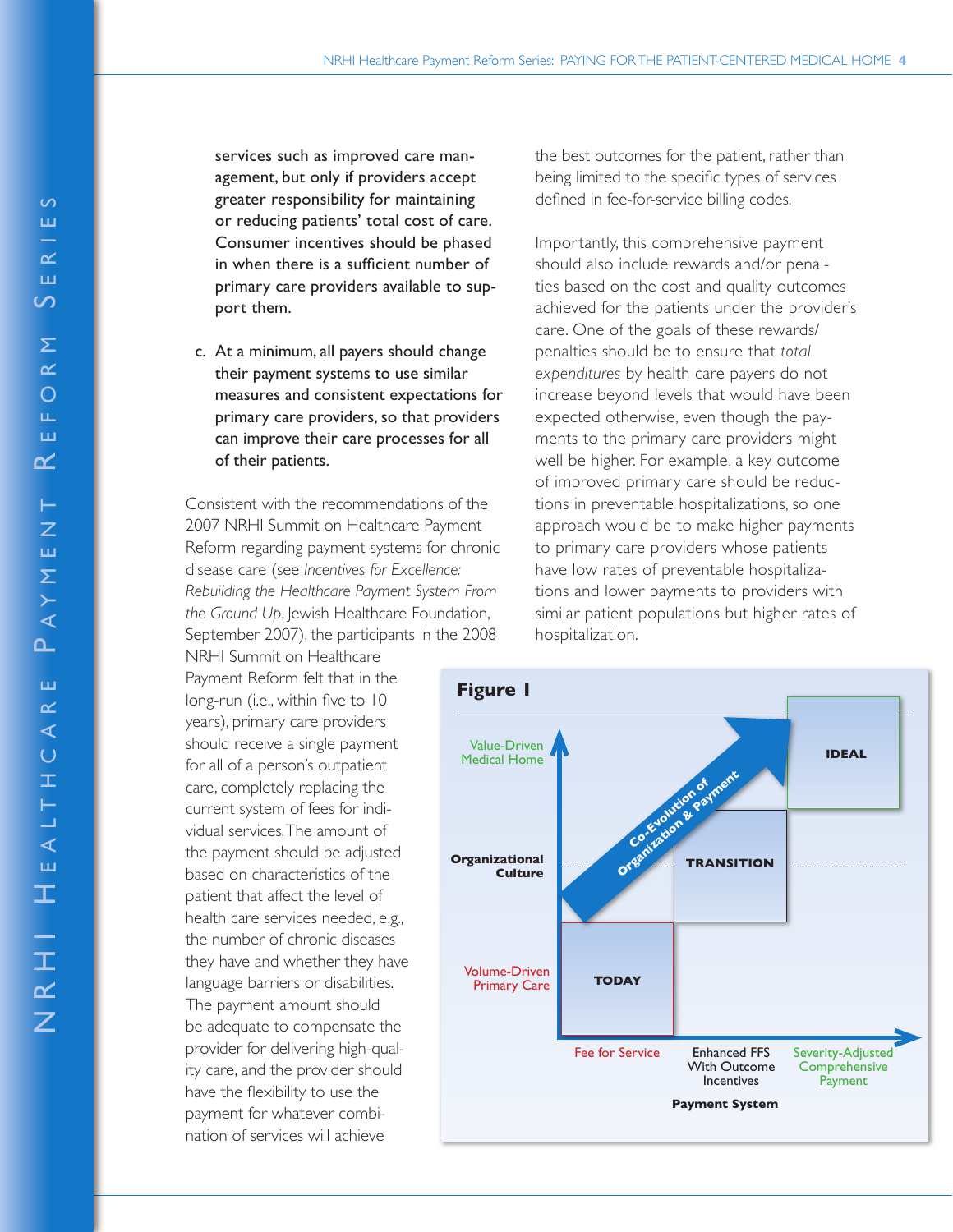However, the summit participants agreed that while some primary care providers might be ready to accept such a new payment system today, others will not. For example, a significant amount of time and skill will be needed to retool the operations of many physician practices to meet the goals of the medical home; design or select and implement new billing, cash flow management and other systems; and recruit and integrate nonphysician staff such as nurse

**Figure 2**



care managers into their care teams. Since current health care payment systems primarily reward volume not quality or efficiency, it is likely that skills in designing and managing care processes to improve quality and control costs will be in short supply until the incentives change. Consequently, transitional improvements to payment systems will be needed to support health care providers during their transition to a more value-driven structure—a "co-evolution" of payment and organizational capacity.

There are several forms this transitional "enhanced fee-for-service system" might take. For example, as shown in Figure 2, new fees and billing codes could be created to pay for services and processes needed to deliver medical home capabilities, such as nurse care managers and phone contacts with patients, which are not reimbursed under the current fee-for-service system. Alternatively, providers could be paid a single additional fee on top of existing

> fees to cover all of these additional new services and processes. In either case, providers should also receive bonuses or penalties based on things such as the number of hospitalizations, emergency room visits, and hospital readmissions in order to assure payers that total expenditures will remain budget-neutral.

> Finally, it is very difficult for a health care provider to significantly change its processes of care for only a small subset of its patients. Similarly, it is highly problematic for a provider to manage some patients who are paid for under a fee-forservice system that rewards volume and other patients who are paid for under a value-driven payment system.

Consequently, it is highly desirable, if not essential, for a majority of health care payers to make changes in their payment systems to support and reward improved primary care. Although it would be ideal from the providers' perspective if all payers used identical methods of making payments, payers should, at a minimum, establish similar incentives and use consistent outcome measures, since the challenges of complying with multiple rules and systems can significantly increase administrative costs for providers.